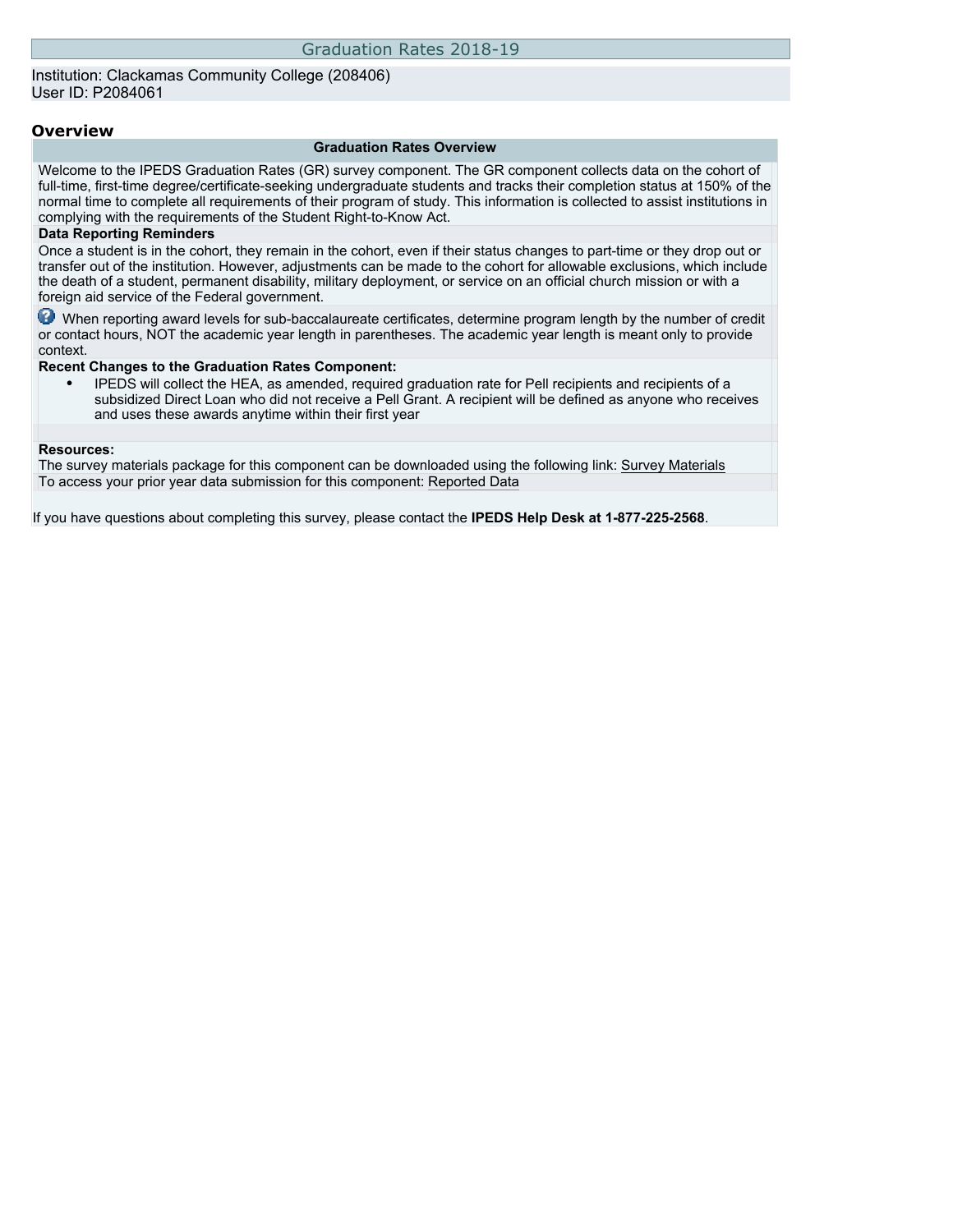### **Establishing cohort**

**Based on your institution's response to the predominant calendar system question (B3) on the Institutional**

**Characteristics Header survey component from the IPEDS Fall 2018 data collection, your institution must report**

## **graduation rates data using a:**

**Fall Cohort**

*A* **fall cohort** *is used by institutions with standard academic terms (semester, trimester, quarter, 4-1-4). A* **fullyear cohort** *is used by institutions offering primarily occupational/vocational programs and operating on a continuous basis.*

**Cohort of full-time, first-time degree/certificate-seeking undergraduate students**

•**Report Hispanic/Latino individuals of any race as Hispanic/Latino**

•**Report race for non-Hispanic/Latino individuals only**

Please review the data in the initial cohort column and re-enter the cohort data making any necessary corrections for omissions, erroneous reporting, or where better information regarding race/ethnicity or gender is available. Institutions must continue to report using the new race/ethnicity categories. For information and assistance with this, please visit the [IPEDS Race/Ethnicity Information Center.](https://nces.ed.gov/ipeds/report-your-data/resource-center-race-ethnicity)

| <b>Men</b>                                |                |                  |
|-------------------------------------------|----------------|------------------|
| Screen 1 of 5                             |                | Cohort year 2015 |
|                                           | Initial cohort | Revised cohort   |
| Nonresident alien                         |                | 2                |
| Hispanic/Latino                           | 38             | 38               |
| American Indian or Alaska Native          |                |                  |
| Asian                                     |                |                  |
| <b>Black or African American</b>          |                |                  |
| Native Hawaiian or Other Pacific Islander |                | 0                |
| White                                     | 183            | 183              |
| Two or more races                         | 13             | 13               |
| Race and ethnicity unknown                | 5              | 5                |
| <b>Total men</b>                          | 256            | 256              |

| <b>Women</b>                              |                |                  |
|-------------------------------------------|----------------|------------------|
| Screen 1 of 5                             |                | Cohort year 2015 |
|                                           | Initial cohort | Revised cohort   |
| Nonresident alien                         | 2              | 2                |
| Hispanic/Latino                           | 36             | 36               |
| American Indian or Alaska Native          | 2              | 2                |
| Asian                                     | 3              | 3                |
| <b>Black or African American</b>          | 11             | 11               |
| Native Hawaiian or Other Pacific Islander | 0              | 0                |
| White                                     | 146            | 146              |
| Two or more races                         | 24             | 24               |
| Race and ethnicity unknown                | 5              | 5                |
| <b>Total women</b>                        | 229            | 229              |
|                                           |                |                  |
| Total men + women                         | 485            | 485              |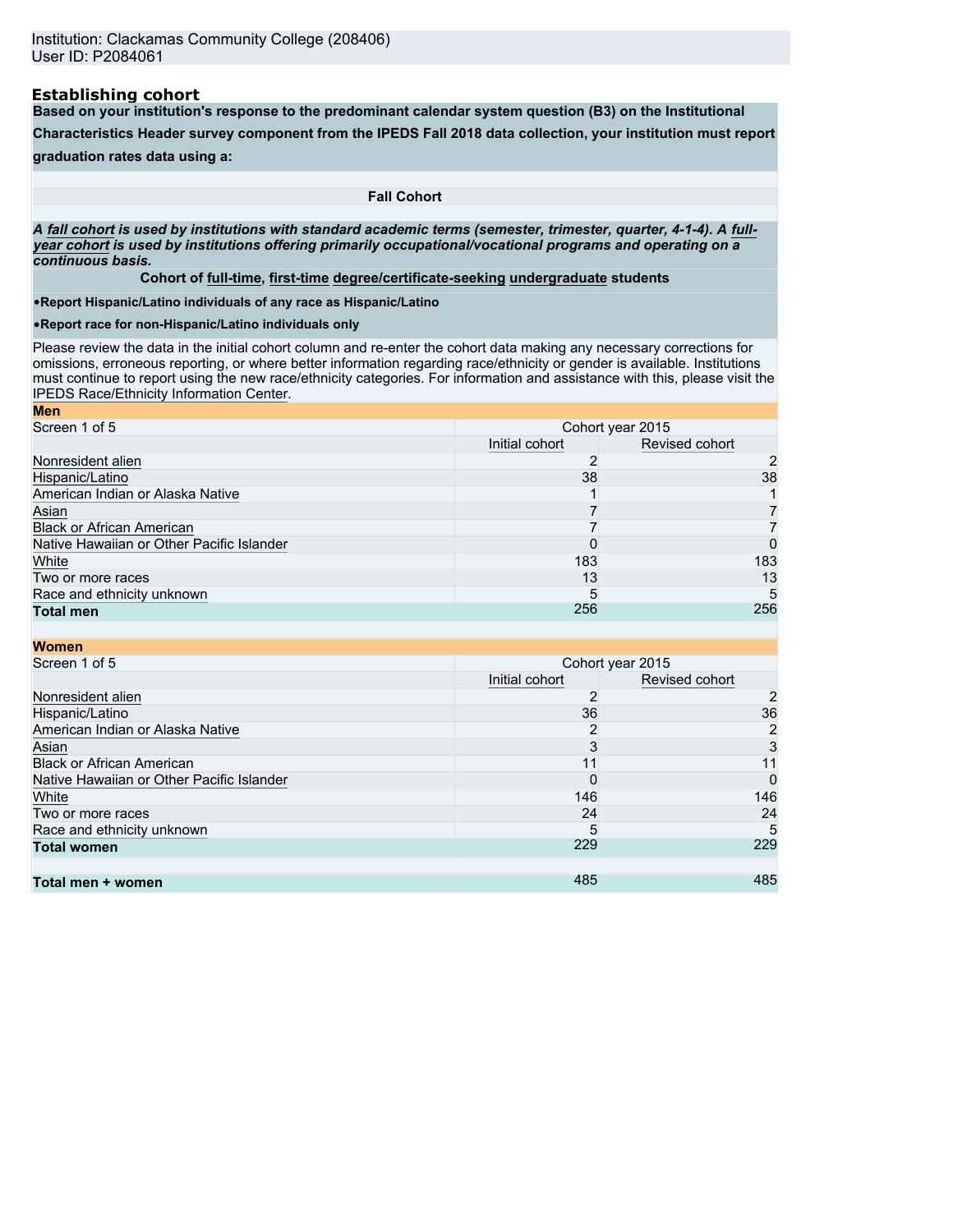### **Completers within 150%**

**Cohort of full-time, first-time degree/certificate-seeking undergraduate students**

**In the columns below, report the status of the 2015 cohort of full-time, first-time degree/certificate-seeking undergraduate students listed in Column 10. Those who completed their program within 150% of normal time as of August 31, 2018 should be reported in either Column 11 or 12, depending on the length of the program completed.**

#### •**Report Hispanic/Latino individuals of any race as Hispanic/Latino**

•**Report race for non-Hispanic/Latino individuals only**

| Cohort         |             | Total<br>completers |                                                                                                                                                                                                                                                                       |
|----------------|-------------|---------------------|-----------------------------------------------------------------------------------------------------------------------------------------------------------------------------------------------------------------------------------------------------------------------|
|                | equivalent) | (or equivalent)     | within 150%                                                                                                                                                                                                                                                           |
| (Column<br>10) | (Column 11) | (Column 12)         | (Column 29)                                                                                                                                                                                                                                                           |
| 2              |             |                     |                                                                                                                                                                                                                                                                       |
| 38             |             |                     |                                                                                                                                                                                                                                                                       |
|                |             |                     |                                                                                                                                                                                                                                                                       |
|                |             |                     |                                                                                                                                                                                                                                                                       |
|                |             |                     |                                                                                                                                                                                                                                                                       |
| 0              |             |                     | $\Omega$                                                                                                                                                                                                                                                              |
| 183            |             |                     | 28                                                                                                                                                                                                                                                                    |
| 13             |             |                     | 2                                                                                                                                                                                                                                                                     |
| 5              |             |                     |                                                                                                                                                                                                                                                                       |
| 256            |             |                     | 36                                                                                                                                                                                                                                                                    |
|                |             |                     | Cohort year 2015<br>Cohort students who completed their program within<br>150% of normal time to completion<br>Completers of programs of Completers of programs of at<br>less than 2 academic yrs (or least 2 but less than 4 academic yrs<br>5<br>2<br>26<br>3<br>33 |

### **Women**

| Screen 2 of 5                                |                |                                                                          | Cohort year 2015                                                                        |                     |
|----------------------------------------------|----------------|--------------------------------------------------------------------------|-----------------------------------------------------------------------------------------|---------------------|
|                                              | Cohort         |                                                                          | Cohort students who completed their program within<br>150% of normal time to completion | Total<br>completers |
|                                              |                | Completers of programs of<br>less than 2 academic yrs (or<br>equivalent) | Completers of programs of at<br>least 2 but less than 4 academic yrs<br>(or equivalent) | within 150%         |
|                                              | (Column<br>10) | (Column 11)                                                              | (Column 12)                                                                             | (Column 29)         |
| Nonresident alien                            | 2              |                                                                          |                                                                                         |                     |
| Hispanic/Latino                              | 36             |                                                                          |                                                                                         |                     |
| American Indian or<br>Alaska Native          | 2              |                                                                          |                                                                                         | 0                   |
| Asian                                        | 3              |                                                                          |                                                                                         | 0                   |
| <b>Black or African</b><br>American          | 11             |                                                                          | 4                                                                                       |                     |
| Native Hawaiian or Other<br>Pacific Islander | $\Omega$       |                                                                          |                                                                                         | $\overline{0}$      |
| White                                        | 146            |                                                                          | 20                                                                                      | 20                  |
| Two or more races                            | 24             |                                                                          |                                                                                         | 0                   |
| Race and ethnicity<br>unknown                | 5              |                                                                          |                                                                                         | $\Omega$            |
| <b>Total women</b>                           | 229            | 0                                                                        | 29                                                                                      | 29                  |
| Total men + women                            | 485            | 3                                                                        | 62                                                                                      | 65                  |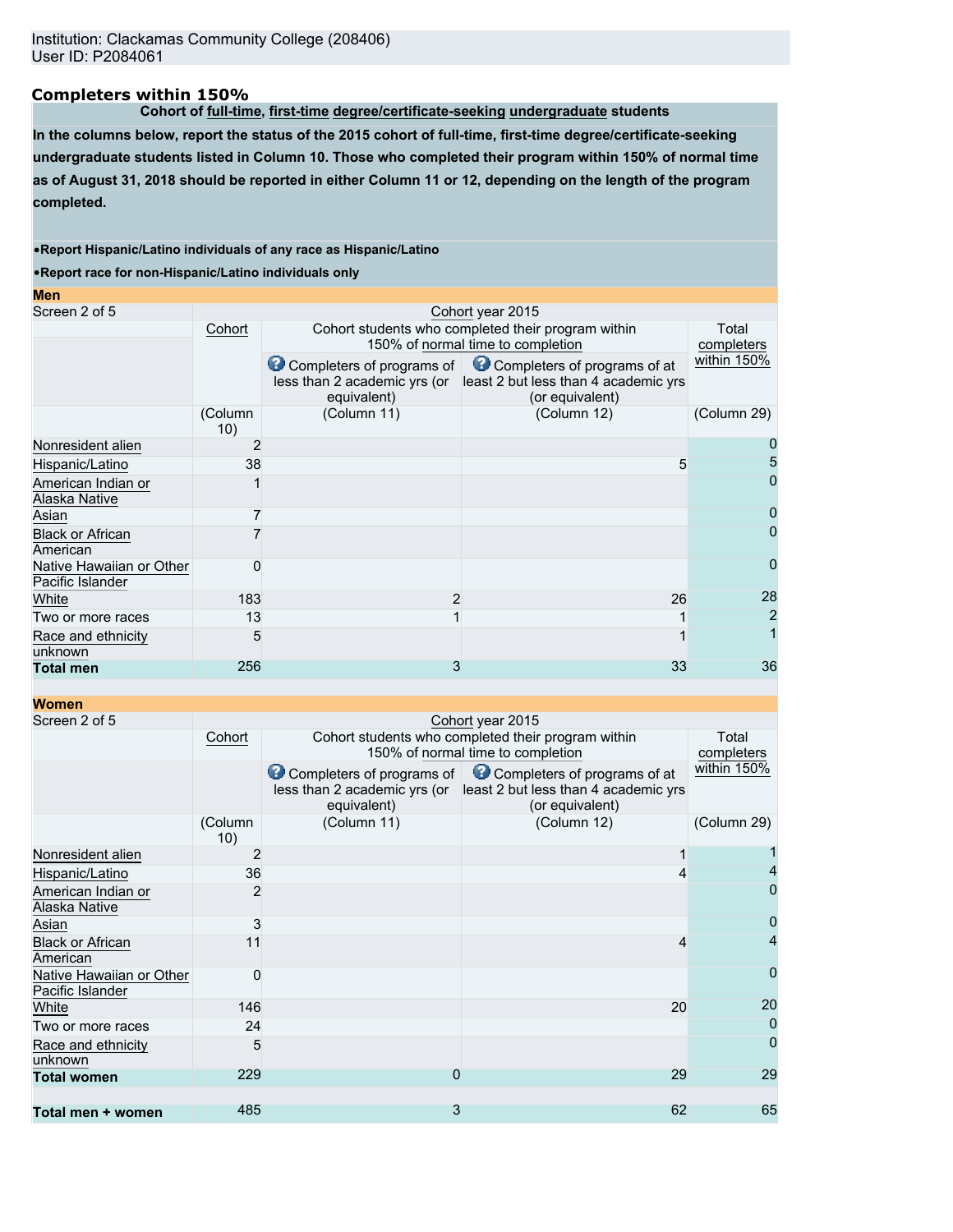## **Transfers/exclusions**

•In the columns below, report the status of those students in the 2015 cohort of full-time, first-time degree/certificateseeking undergraduate students listed in Column 10 who did not complete a program as of August 31, 2018.

•Report transfers-out who did not complete a program in Column 30. If the mission of your institution includes providing substantial preparation for students to enroll in another eligible institution WITHOUT having completed a program, you must report transfer-out data in Column 30. A school is required to report only on those students that the school knows have transferred to another eligible institution. A school must document that the student actually transferred. If it is not part of your mission, you may report transfer-out data if you wish.

•Report eligible exclusions from the cohort in Column 45. The ONLY allowable categories for this column are: students who died or became permanently disabled

students who left school to serve in the armed forces (or have been called up to active duty)

students who left school to serve with a foreign aid service of the Federal Government

students who left school to serve on an official church mission

•Column 52 [No longer enrolled] will be calculated for you. This includes students who have dropped out as well as those who completed in greater than 150% of normal time.

•If you do not have any values to report in either Column 30, 45, or 51, you must enter at least one zero in a field on this screen to continue.

**Cohort of full-time, first-time degree/certificate-seeking undergraduate students**

#### •**Report Hispanic/Latino individuals of any race as Hispanic/Latino**

•**Report race for non-Hispanic/Latino individuals only**

**Men**

| Screen 3 of 5                                | Cohort year 2015 |                                    |                                |                     |                   |                       |
|----------------------------------------------|------------------|------------------------------------|--------------------------------|---------------------|-------------------|-----------------------|
|                                              | Cohort           | Total<br>completers<br>within 150% | Total transfer-out<br>students | Total<br>exclusions | Still<br>enrolled | No longer<br>enrolled |
|                                              | (Column<br>10)   | (Column 29)                        | (Column 30)                    | (Column 45)         | (Column<br>51)    | (Column 52)           |
| Nonresident alien                            |                  |                                    |                                |                     |                   |                       |
| Hispanic/Latino                              | 38               |                                    | 10                             |                     |                   | 20                    |
| American Indian or Alaska<br><b>Native</b>   |                  |                                    |                                |                     |                   |                       |
| Asian                                        |                  |                                    |                                |                     |                   |                       |
| <b>Black or African American</b>             |                  |                                    |                                |                     |                   | 6                     |
| Native Hawaiian or Other<br>Pacific Islander |                  |                                    |                                |                     |                   |                       |
| White                                        | 183              | 28                                 | 44                             |                     | 22                | 89                    |
| Two or more races                            | 13               |                                    |                                |                     |                   | 6                     |
| Race and ethnicity unknown                   | 5                |                                    |                                |                     |                   |                       |
| <b>Total men</b>                             | 256              | 36                                 | 61                             |                     | 32                | 127                   |

**Women**

| <u>vvomen</u>                                |                |                                    |                                |                     |                          |                       |  |
|----------------------------------------------|----------------|------------------------------------|--------------------------------|---------------------|--------------------------|-----------------------|--|
| Screen 3 of 5                                |                | Cohort year 2015                   |                                |                     |                          |                       |  |
|                                              | Cohort         | Total<br>completers<br>within 150% | Total transfer-out<br>students | Total<br>exclusions | <b>Still</b><br>enrolled | No longer<br>enrolled |  |
|                                              | (Column<br>10) | (Column 29)                        | (Column 30)                    | (Column 45)         | (Column<br>51)           | (Column 52)           |  |
| Nonresident alien                            |                |                                    |                                |                     |                          |                       |  |
| Hispanic/Latino                              | 36             |                                    |                                |                     |                          | 17                    |  |
| American Indian or Alaska<br>Native          | $\overline{2}$ |                                    |                                |                     |                          |                       |  |
| Asian                                        |                |                                    |                                |                     |                          |                       |  |
| <b>Black or African American</b>             |                |                                    |                                |                     |                          |                       |  |
| Native Hawaiian or Other<br>Pacific Islander | O              |                                    |                                | O)                  |                          | 0                     |  |
| White                                        | 146            | 20                                 | 40                             | O                   | 14                       | 72                    |  |
| Two or more races                            | 24             |                                    | 6                              | 0                   | 6                        | 12                    |  |
| Race and ethnicity unknown                   | 5              |                                    |                                | 0                   |                          |                       |  |
| <b>Total women</b>                           | 229            | 29                                 | 61                             | 0                   | 33                       | 106                   |  |
| Total men + women                            | 485            | 65                                 | 122                            | $\Omega$            | 65                       | 233                   |  |
| Total in prior year (men and<br>women)       | 768            |                                    | 174                            |                     |                          |                       |  |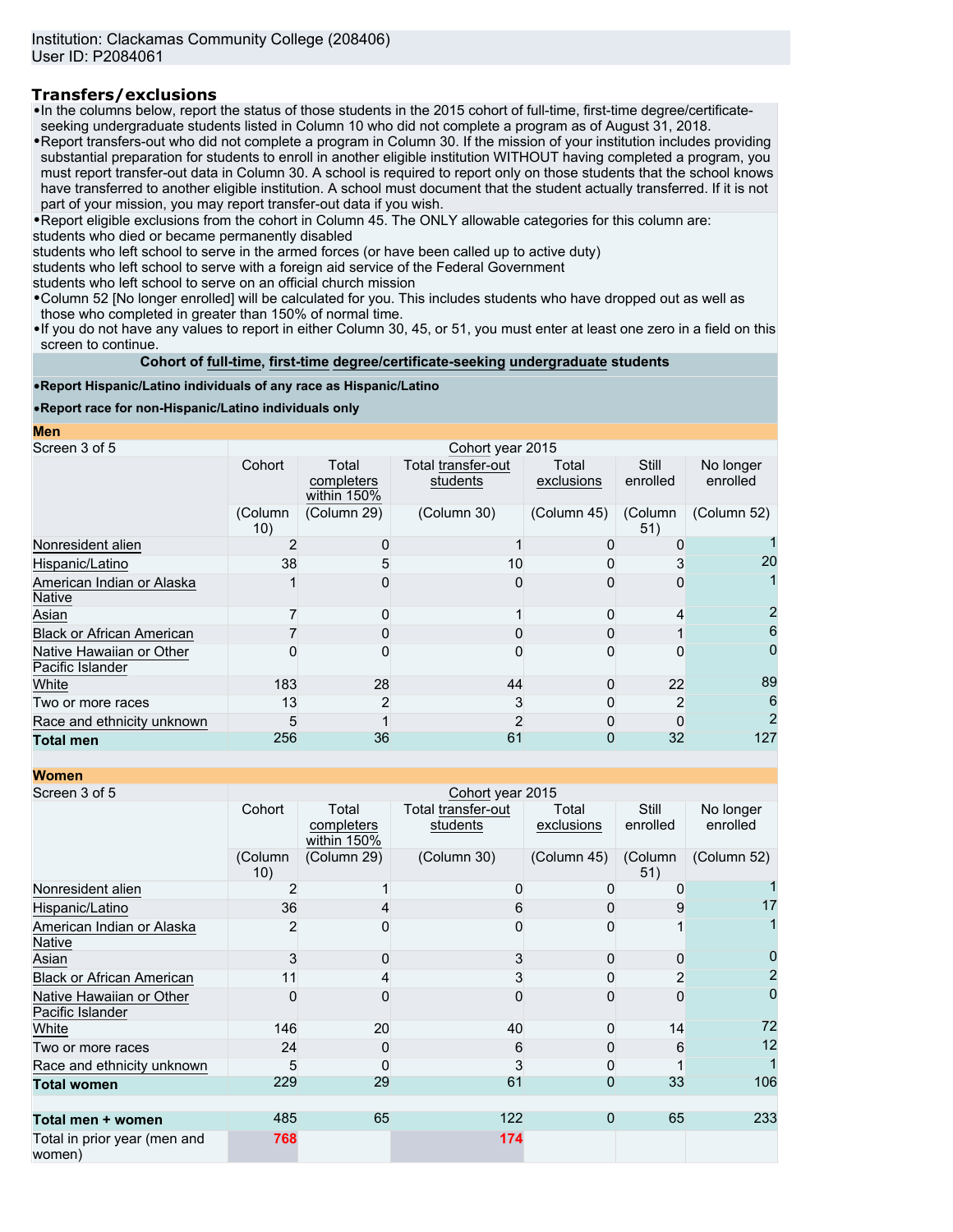## **Completers within 100%**

•In the columns below, report the status of those students in the 2015 cohort of full-time, first-time degree/certificateseeking undergraduate students who completed their program within 100% of normal time to completion.

- •Those who completed their program within 100% of normal time should be reported in either Column 55 or 56,
- depending on the length of the program completed.

| Cohort of full-time, first-time degree/certificate-seeking undergraduate students |                   |            |                                                                                                                                    |                                                                                                                |             |  |
|-----------------------------------------------------------------------------------|-------------------|------------|------------------------------------------------------------------------------------------------------------------------------------|----------------------------------------------------------------------------------------------------------------|-------------|--|
| Screen 4<br>Cohort year 2015<br>of 5                                              |                   |            |                                                                                                                                    |                                                                                                                |             |  |
|                                                                                   | Revised<br>cohort | Exclusions | Total completers<br>Cohort students who completed their program within<br>100% of normal time to completion<br>within 100% (Column |                                                                                                                |             |  |
|                                                                                   |                   |            | of less than 2 academic yrs<br>(or equivalent)                                                                                     | Completers of programs Completers of programs of at<br>least 2 but less than 4 academic<br>yrs (or equivalent) | $55 + 56$   |  |
|                                                                                   |                   |            | (Column 55)                                                                                                                        | (Column 56)                                                                                                    | (Column 57) |  |
| Total men<br>+ women                                                              | 485               | 0          |                                                                                                                                    | 16                                                                                                             | 18          |  |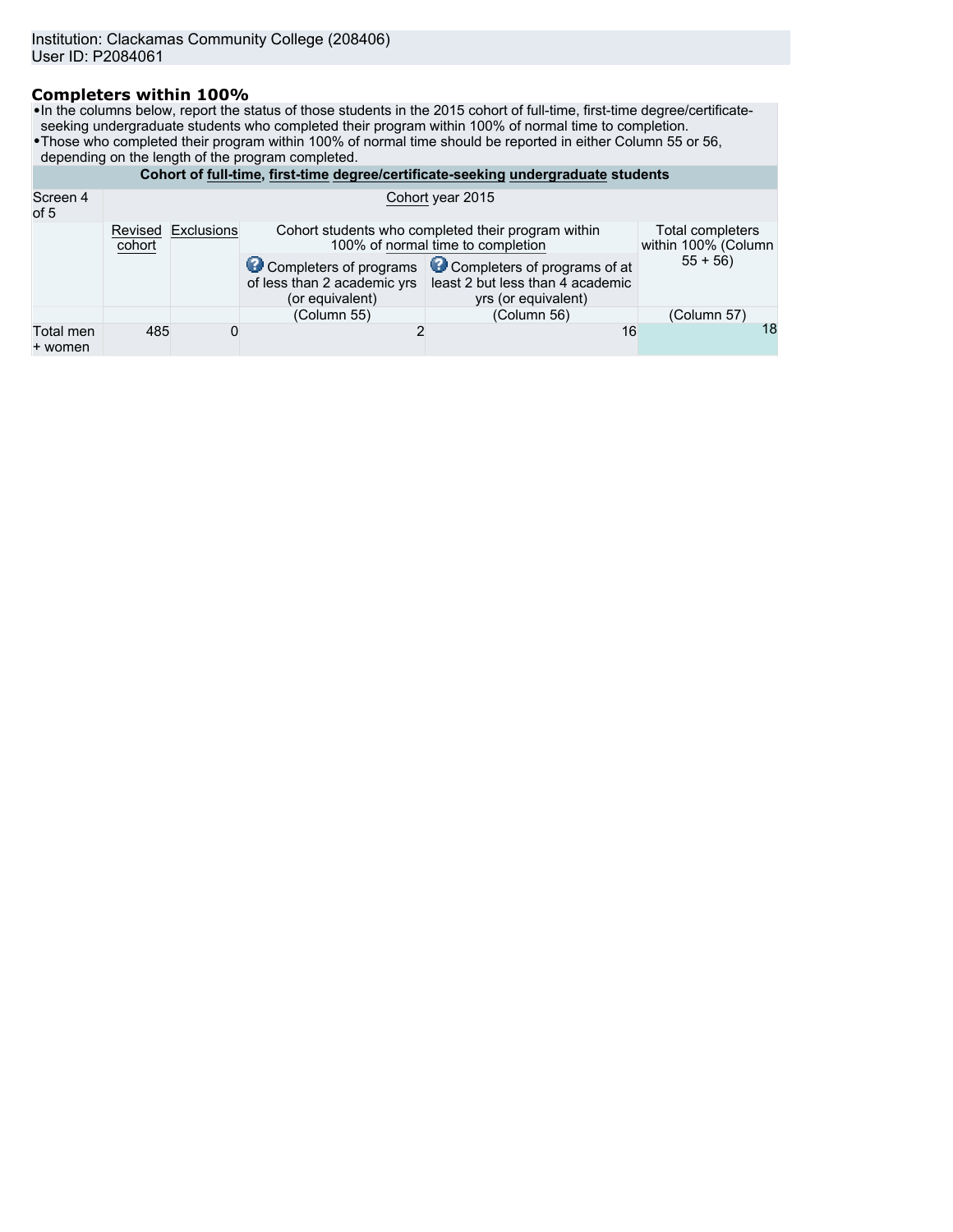### **Pell recipients and recipients of a subsidized Direct Loan who did not receive a Pell Grant**

For each subcohort, report the number of students in the cohort, total exclusions for the cohort, and the number of students that completed a certificate or degree within 150% of normal time to completion.

•Recipients of a Pell Grant and Recipients of a Direct Subsidized Loan that did not receive a Pell Grant are *mutually* **exclusive**, that is, if a student is in one cohort, they cannot be in the other cohort.

- The total of these 2 subcohorts must be less than the full-time, first-time, degree/certificate-seeking cohort

**Cohort of full-time, first-time degree/certificate-seeking undergraduate students**

|             | Cohort year 2015 |                                                                                                   |
|-------------|------------------|---------------------------------------------------------------------------------------------------|
| Number of   |                  | Total exclusions Number of students that<br>completed within 150%<br>normal time to<br>completion |
| (Column 10) | (Column 45)      | (Column 29)                                                                                       |
|             |                  | 65                                                                                                |
|             |                  | 28                                                                                                |
|             |                  | 3                                                                                                 |
|             | 0                | 34                                                                                                |
|             |                  | students in cohort<br>485<br>209<br>68<br>208                                                     |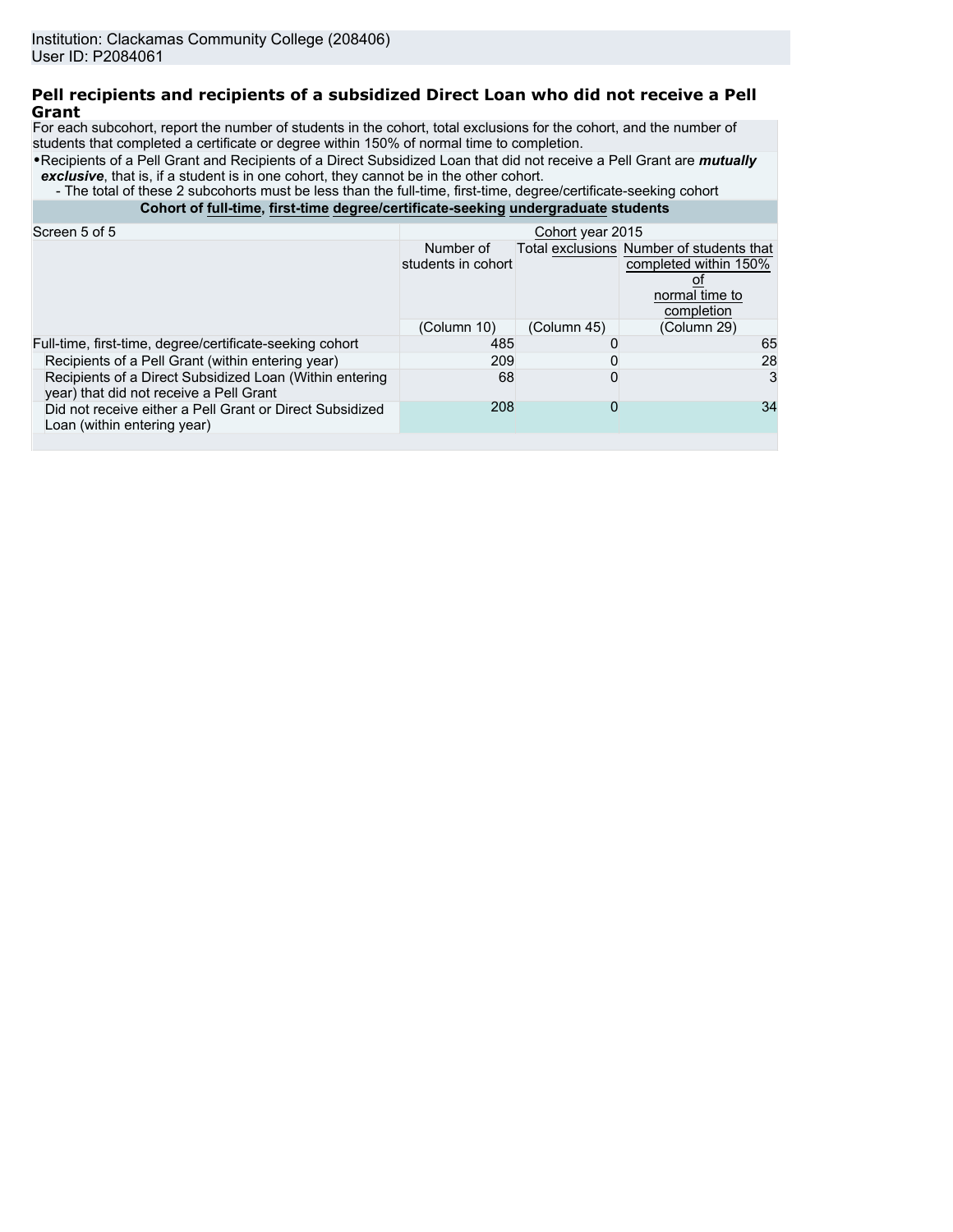## **Graduation and transfer-out rates**

| Calculation of graduation and transfer-out rates       |                  |                   |  |  |
|--------------------------------------------------------|------------------|-------------------|--|--|
| Screen 1 of 2                                          | Cohort year 2015 |                   |  |  |
|                                                        | Graduation rate  | Transfer-out rate |  |  |
| Overall Rates (will be displayed on College Navigator) |                  | 25                |  |  |
| Men                                                    | 14               | 24                |  |  |
| Women                                                  | 13               | 27                |  |  |
|                                                        |                  |                   |  |  |
| Do you wish to provide additional context notes?       |                  |                   |  |  |

 $\frac{1}{\sqrt{2}}$  bu wish to provide additional context notes?

O Yes

 $\overline{\Phi}$  Note that certain information from these worksheets will be displayed on College Navigator, as noted. You **may use the space below to provide context for these data. These context notes will be posted on the College Navigator website, and should be written to be understood by students and parents.**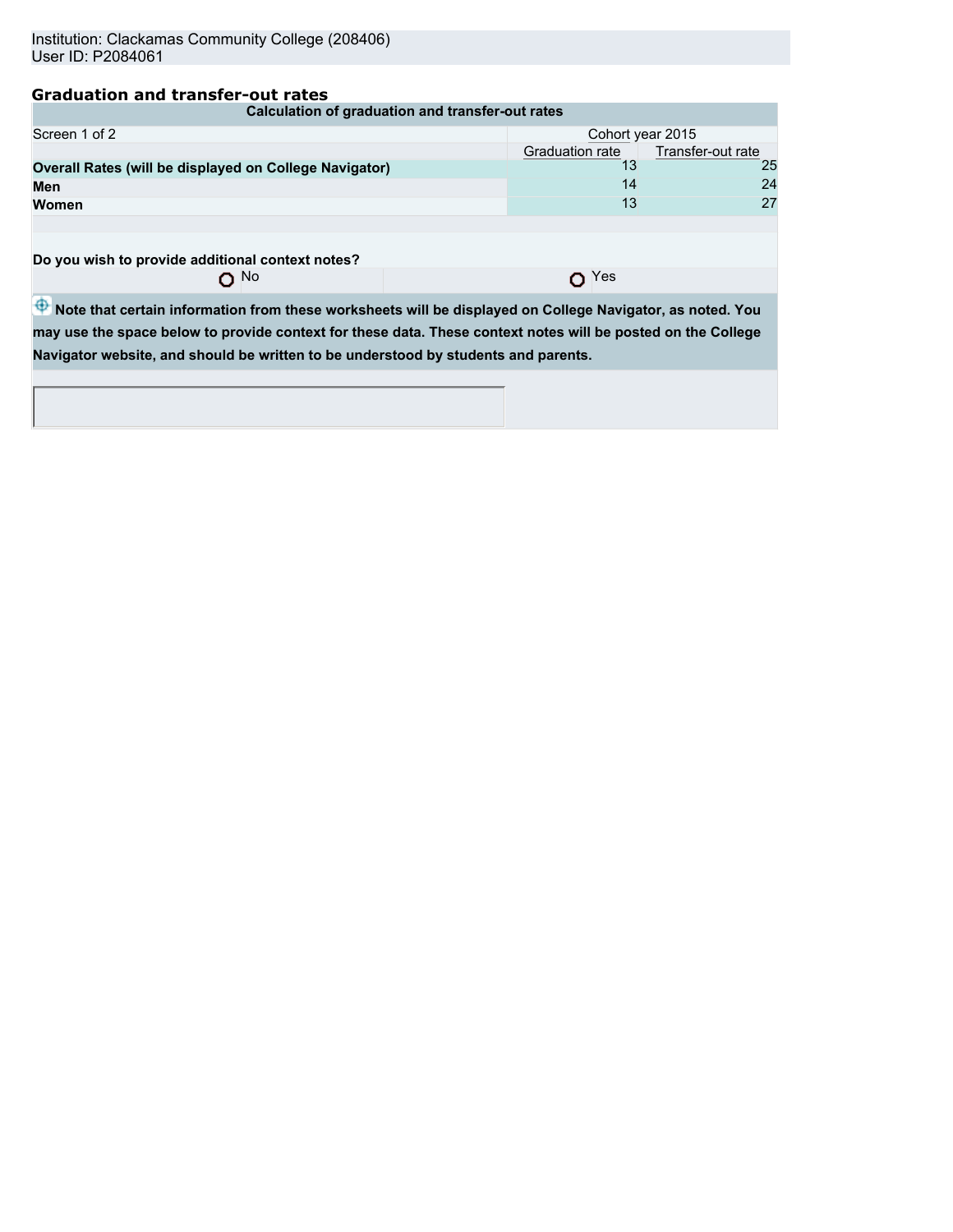## **4-year average rates**

| 4-year average rates                                                           |      |      |      |      |              |
|--------------------------------------------------------------------------------|------|------|------|------|--------------|
| Screen 2 of 2                                                                  |      |      |      |      |              |
| Men                                                                            |      |      |      |      |              |
|                                                                                | 2012 | 2013 | 2014 | 2015 | 4-year Total |
| Adjusted cohort                                                                | 401  | 347  | 381  | 256  | 1,385        |
| Total completers within 150%                                                   | 65   | 72   | 70   | 36   | 243          |
| Total transfer-out students                                                    | 107  | 93   | 87   | 61   | 348          |
| Women                                                                          |      |      |      |      |              |
|                                                                                | 2012 | 2013 | 2014 | 2015 | 4-year Total |
| Adjusted cohort                                                                | 329  | 331  | 387  | 229  | 1,276        |
| Total completers within 150%                                                   | 74   | 78   | 91   | 29   | 272          |
| Total transfer-out students                                                    | 104  | 81   | 87   | 61   | 333          |
| Total (men and women)                                                          |      |      |      |      |              |
|                                                                                | 2012 | 2013 | 2014 | 2015 | 4-year Total |
| Adjusted cohort                                                                | 730  | 678  | 768  | 485  | 2,661        |
| Total completers within 150%                                                   | 139  | 150  | 161  | 65   | 515          |
| Total transfer-out students                                                    | 211  | 174  | 174  | 122  | 681          |
| 4-year average Student Right-to-Know Completion or Graduation Rate Calculation |      |      |      |      | 19           |
| (Total Completers within 150% / Adjusted Cohort)                               |      |      |      |      |              |
| 4-year average Student Right-to-Know Transfer-out Rate Calculation             |      |      |      |      | 26           |
|                                                                                |      |      |      |      |              |
| (Total Transfer-out Students / Adjusted Cohort)                                |      |      |      |      |              |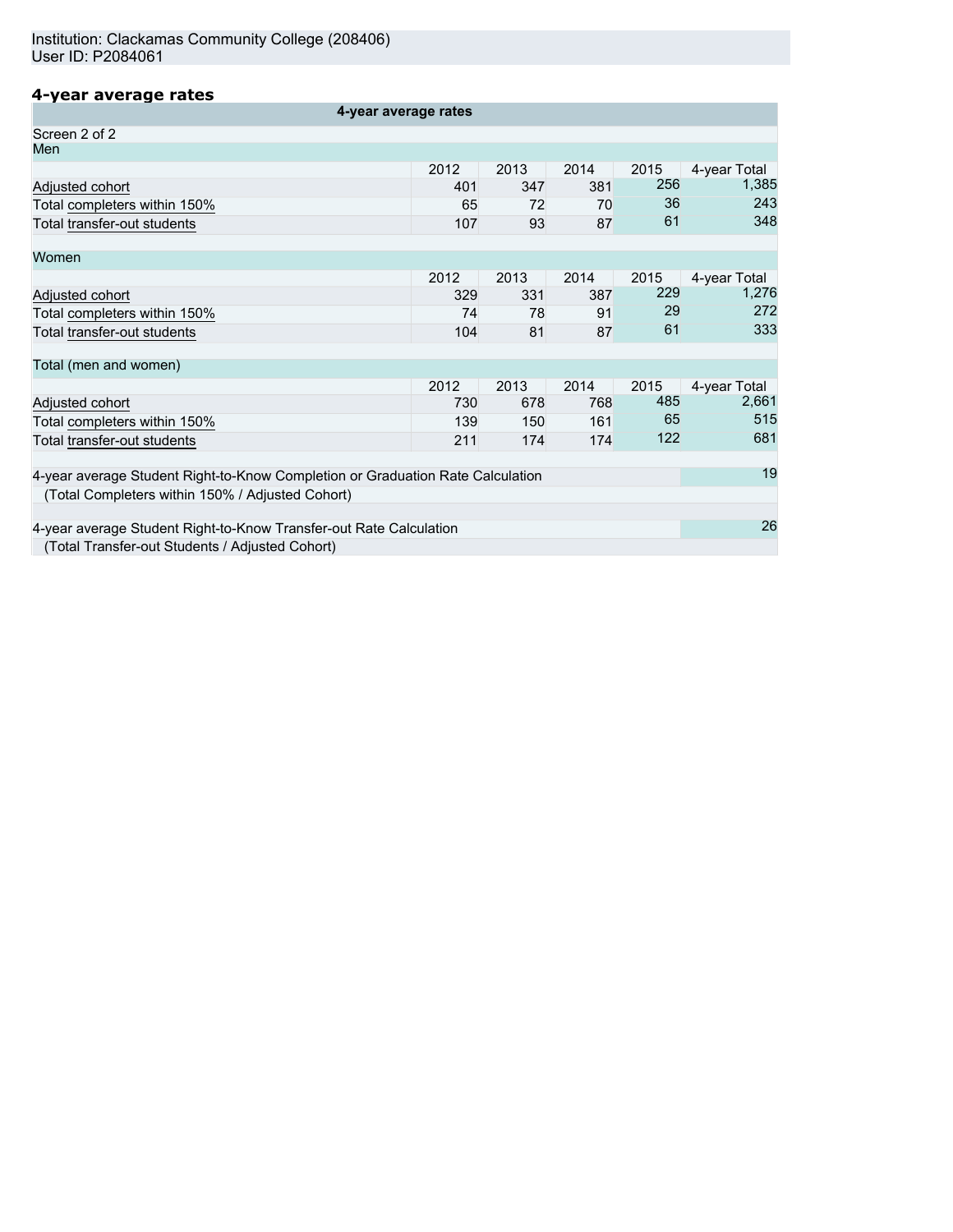## **Prepared by**

The name of the preparer is being collected so that we can follow up with the appropriate person in the event that there are questions concerning the data. The Keyholder will be copied on all email correspondence to other preparers. The time it took to prepare this component is being collected so that we can continue to improve our estimate of the reporting burden associated with IPEDS. Please include in your estimate the time it took for you to review instructions, query and search data sources, complete and review the component, and submit the data through the Data Collection System. Thank you for your assistance. **This survey component was prepared by:**

|                                                                                                                                   | <b>O</b> Keyholder                                                                                                                         |  | SFA Contact              |  | <b>HR Contact</b> |  |
|-----------------------------------------------------------------------------------------------------------------------------------|--------------------------------------------------------------------------------------------------------------------------------------------|--|--------------------------|--|-------------------|--|
|                                                                                                                                   | Finance Contact                                                                                                                            |  | Academic Library Contact |  | $O$ Other         |  |
|                                                                                                                                   | Name: Andrea Csavaida                                                                                                                      |  |                          |  |                   |  |
|                                                                                                                                   | Email: andreac@clackamas.edu                                                                                                               |  |                          |  |                   |  |
|                                                                                                                                   |                                                                                                                                            |  |                          |  |                   |  |
| How many staff from your institution only were involved in the data collection and reporting process of this<br>survey component? |                                                                                                                                            |  |                          |  |                   |  |
|                                                                                                                                   | 2.00 Number of Staff (including yourself)                                                                                                  |  |                          |  |                   |  |
|                                                                                                                                   |                                                                                                                                            |  |                          |  |                   |  |
|                                                                                                                                   | How many hours did you and others from your institution only spend on each of the steps below when<br>responding to this survey component? |  |                          |  |                   |  |

*Exclude the hours spent collecting data for state and other reporting purposes.*

| <b>Staff member</b>  | <b>Collecting Data</b><br><b>Needed</b> | <b>Revising Data to Match</b><br><b>IPEDS Requirements</b> | <b>Entering Data</b> | <b>Revising and</b><br><b>Locking Data</b> |
|----------------------|-----------------------------------------|------------------------------------------------------------|----------------------|--------------------------------------------|
| Your office          | 10.00 hours                             | 5.00 hours                                                 | 1.00 hours           | 0.50 hours                                 |
| <b>Other offices</b> | 5.00 hours                              | hours                                                      | hours                | hours                                      |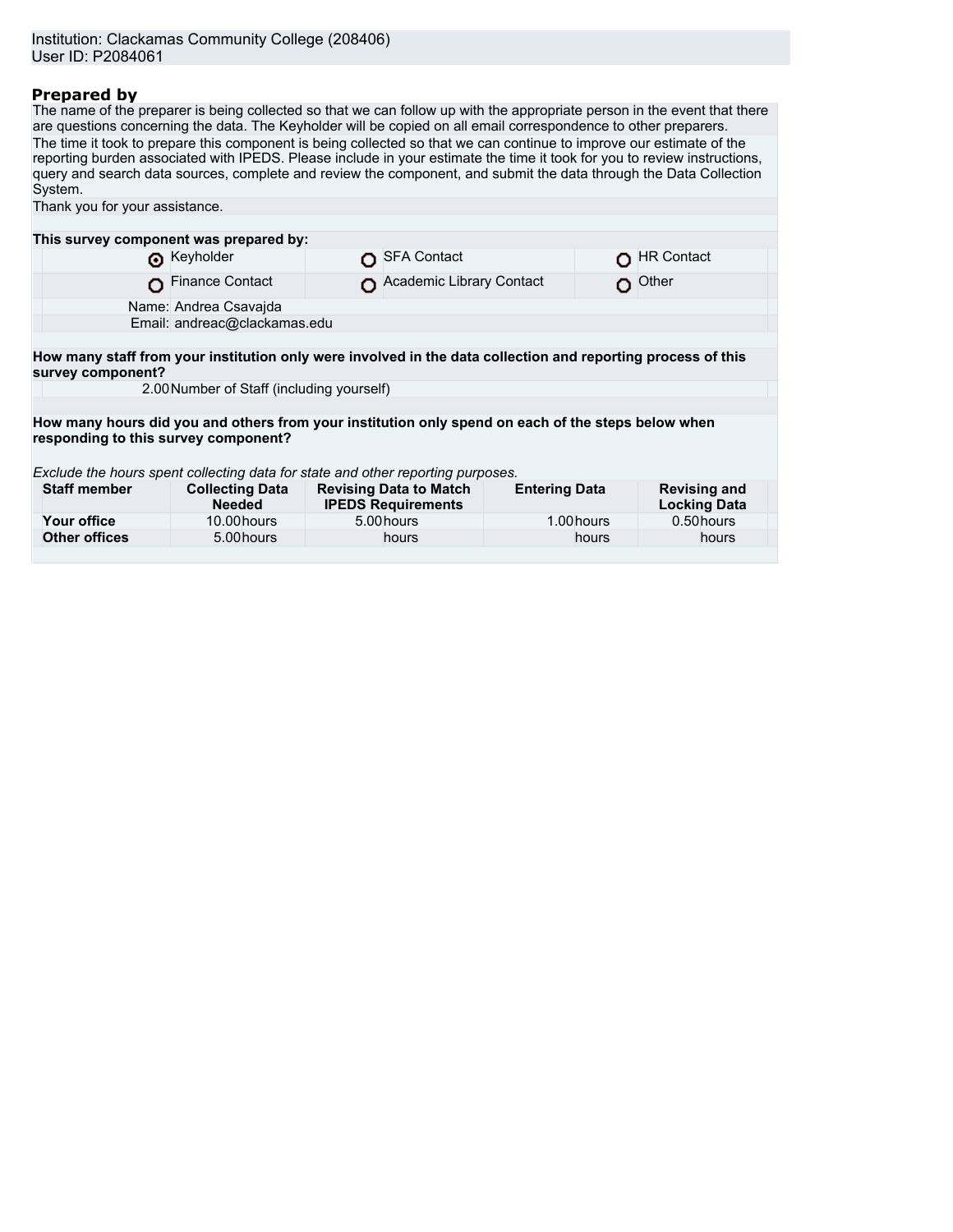### **Summary**

## **2018 IPEDS Graduation Rate Component Data Summary**

IPEDS collects important information regarding your institution. All data reported in IPEDS survey components become available in the IPEDS Data Center and appear as aggregated data in various Department of Education reports. Additionally, some of the reported data appears specifically for your institution through the College Navigator website and is included in your institution's Data Feedback Report (DFR). The purpose of this summary is to provide you an opportunity to view some of the data that, when accepted through the IPEDS quality control process, will appear on the College Navigator website and/or your DFR. College Navigator is updated approximately three months after the data collection period closes and Data Feedback Reports will be available through the [Data Center](https://nces.ed.gov/ipeds/use-the-data) and sent to your institution's CEO in November 2018.

Please review your data for accuracy. If you have questions about the data displayed below after reviewing the data reported on the survey screens, please contact the IPEDS Help Desk at: 1-877-225-2568 or ipedshelp@rti.org.

| <b>Overall Graduation Rate</b>                           |     |  |  |  |
|----------------------------------------------------------|-----|--|--|--|
| Graduation Rate                                          | 13% |  |  |  |
| Total number of students in the Adjusted Cohort          | 485 |  |  |  |
| Total number of completers within 150% of normal<br>time | 65  |  |  |  |

| <b>Overall Transfer-out Rate</b>                            |      |  |  |  |
|-------------------------------------------------------------|------|--|--|--|
| Transfer-out Rate                                           | 25%  |  |  |  |
| Total number of students in the Adjusted Cohort             | 485  |  |  |  |
| Total number of transfers-out within 150% of<br>normal time | 1 つつ |  |  |  |